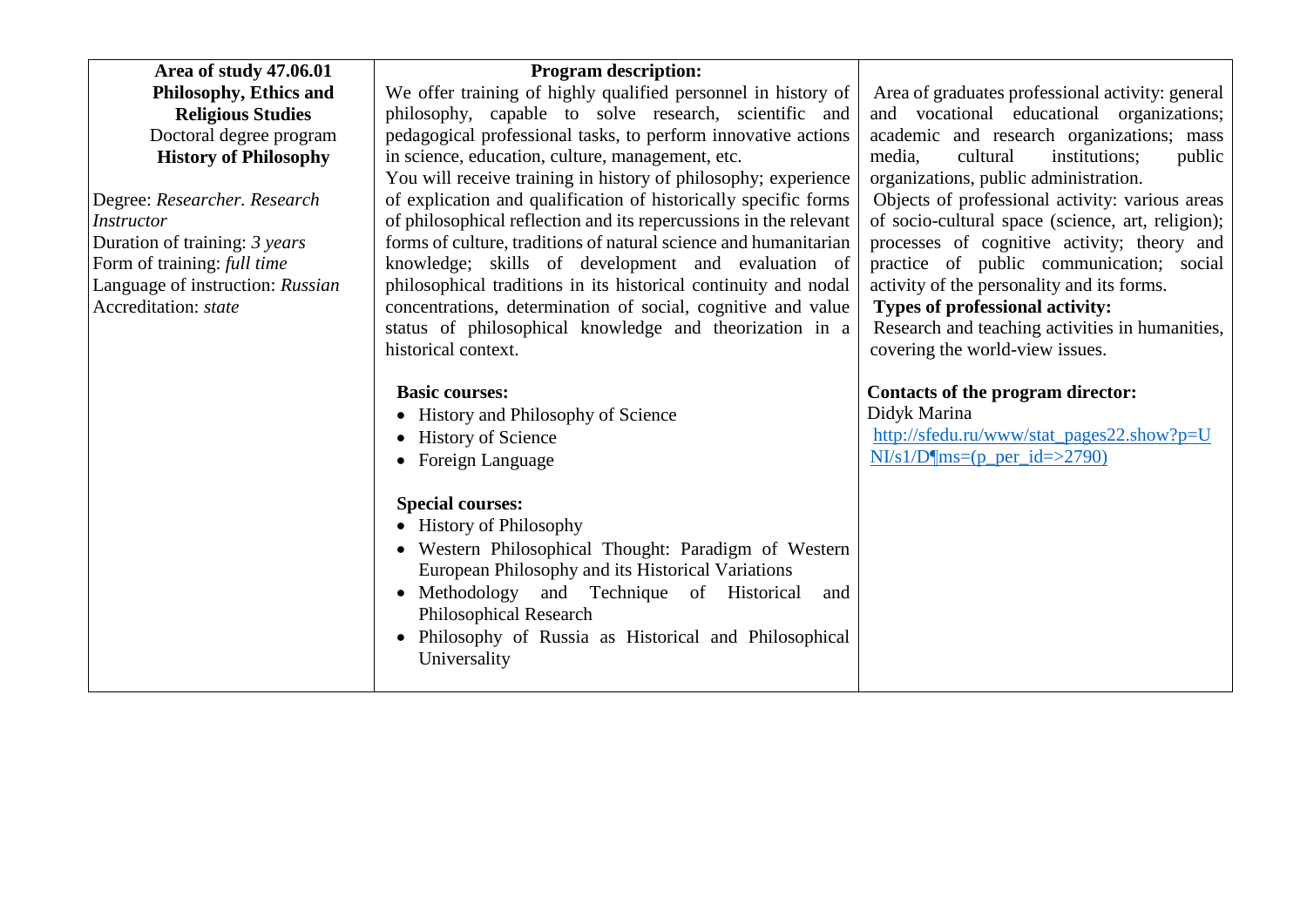| Area of study 47.06.01           | <b>Program description:</b>                                                                                               |                                                                                          |
|----------------------------------|---------------------------------------------------------------------------------------------------------------------------|------------------------------------------------------------------------------------------|
| Philosophy, Ethics and           | We offer training of highly qualified specialists in ontology                                                             | Area of graduates professional activity: general                                         |
| <b>Religious Studies</b>         | and cognitive theory, capable to solve research, scientific and                                                           | and vocational educational organizations;                                                |
| Doctoral degree program          | pedagogical professional problems, to perform innovative                                                                  | academic and research organizations; mass                                                |
| <b>Ontology and Cognitive</b>    | actions in science, education, culture, management, etc.                                                                  | media,<br>cultural<br>institutions;<br>public                                            |
| <b>Theory</b>                    | You will receive training in Ontology and Cognitive Theory;<br>experience of understanding and reasoned substantiation of | organizations, public administration.<br>Objects of professional activity: various areas |
| Degree: Researcher. Research     | modern problems of ontology, cognitive theory, methodology                                                                | of socio-cultural space (science, art, religion);                                        |
| <i>Instructor</i>                | of philosophical and scientific research and ways to solve it;                                                            | processes of cognitive activity; theory and                                              |
| Duration of training: 3 years    | skills of conducting expert work, knowledge of scientific                                                                 | practice of public communication; social                                                 |
| Form of training: full time      | research methods, ability to set new objectives and achieve                                                               | activity of the personality and its forms.                                               |
| Language of instruction: Russian | new results in ontology, cognitive theory, philosophy and                                                                 | Types of professional activity:                                                          |
| Accreditation: state             | methodology of science.                                                                                                   | Research and teaching activities in humanities,                                          |
|                                  |                                                                                                                           | covering the world-view issues.                                                          |
|                                  | <b>Basic courses:</b>                                                                                                     |                                                                                          |
|                                  | History and Philosophy of Science<br>$\bullet$                                                                            | Contacts of the program director:                                                        |
|                                  | <b>History of Science</b><br>$\bullet$                                                                                    | Didyk Marina                                                                             |
|                                  | Foreign Language<br>$\bullet$                                                                                             | http://sfedu.ru/www/stat_pages22.show?p=U                                                |
|                                  |                                                                                                                           | $NIs1/D$ ms=(p_per_id=>2790)                                                             |
|                                  | <b>Special courses:</b>                                                                                                   |                                                                                          |
|                                  | <b>Ontology and Cognitive Theory</b>                                                                                      |                                                                                          |
|                                  | Modern Social and Humanitarian Methodology                                                                                |                                                                                          |
|                                  | Modern Epistemological Concepts                                                                                           |                                                                                          |
|                                  | Ethos of Science                                                                                                          |                                                                                          |
|                                  |                                                                                                                           |                                                                                          |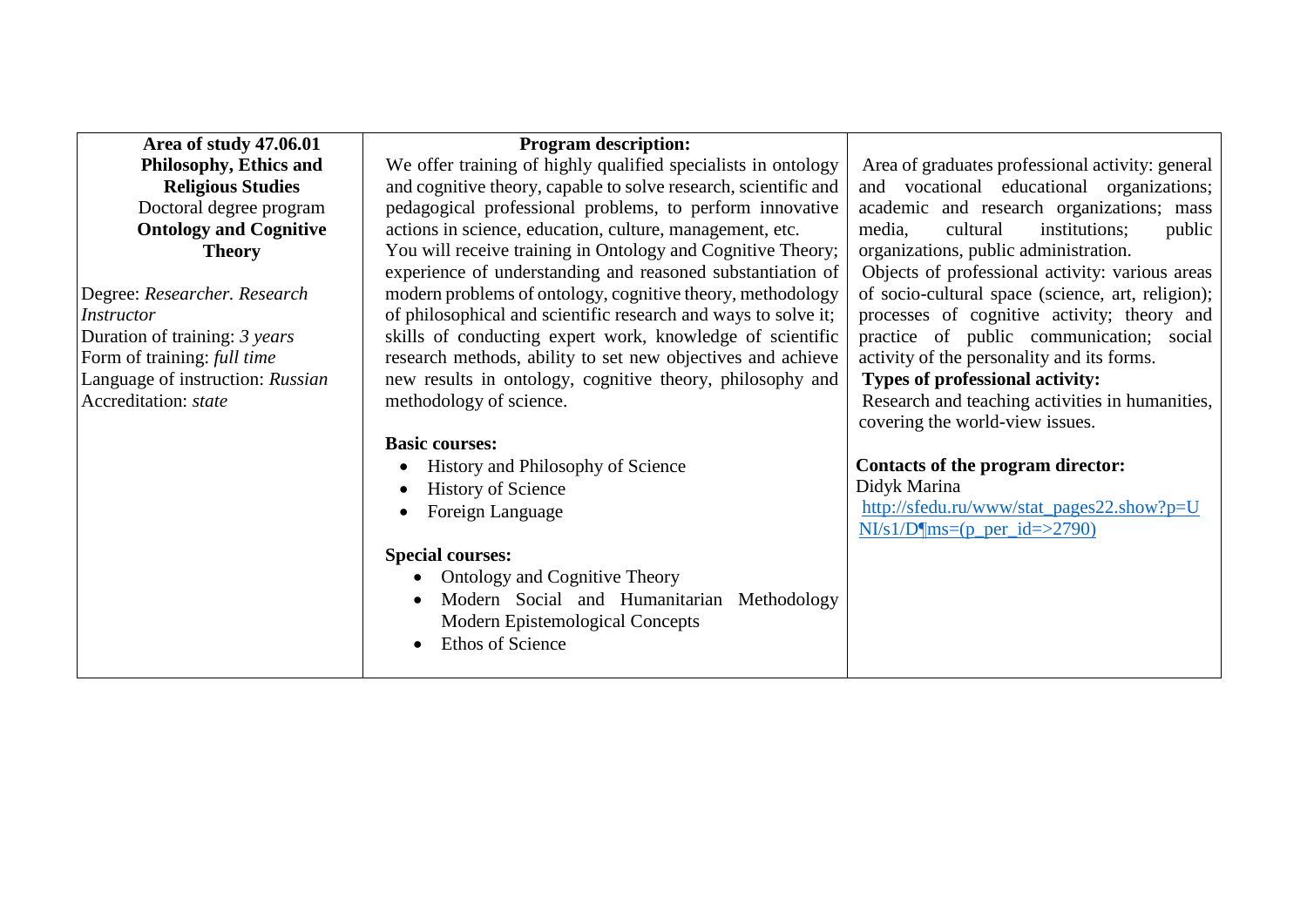| Area of study 47.06.01           | <b>Program description:</b>                                     |                                                   |
|----------------------------------|-----------------------------------------------------------------|---------------------------------------------------|
| Philosophy, Ethics and           | We offer training of highly qualified specialists in ontology   | Area of graduates professional activity: general  |
| <b>Religious Studies</b>         | and cognitive theory, capable to solve research, scientific and | and vocational educational organizations;         |
| Doctoral degree program          | pedagogical professional problems, to perform innovative        | academic and research organizations; mass         |
| <b>Social Philosophy</b>         | actions in science, education, culture, management, etc.        | media,<br>cultural<br>institutions;<br>public     |
|                                  | You will receive training in Social Philosophy, experience of   | organizations, public administration.             |
| Degree: Researcher. Research     | holistic perception of social philosophy in all its scientific  | Objects of professional activity: various areas   |
| <i>Instructor</i>                | parts and research areas unity; skills of understanding of the  | of socio-cultural space (science, art, religion); |
| Duration of training: 3 years    | nature of society, the causes and factors of its dynamic        | processes of cognitive activity; theory and       |
| Form of training: full time      | development, features the social organism structure and the     | practice of public communication; social          |
| Language of instruction: Russian | relationship between its elements.                              | activity of the personality and its forms.        |
| Accreditation: state             |                                                                 | Types of professional activity:                   |
|                                  | <b>Basic courses:</b>                                           | Research and teaching activities in humanities,   |
|                                  | History and Philosophy of Science<br>$\bullet$                  | covering the world-view issues.                   |
|                                  | <b>History of Science</b><br>$\bullet$                          |                                                   |
|                                  | Foreign Language                                                | Contacts of the program director:                 |
|                                  |                                                                 | Didyk Marina                                      |
|                                  | <b>Special courses:</b>                                         | http://sfedu.ru/www/stat_pages22.show?p=U         |
|                                  | Social Philosophy<br>$\bullet$                                  | $N/s1/D$ ms=(p_per_id=>2790)                      |
|                                  | Classical Philosophy of History: Origins of Social<br>$\bullet$ |                                                   |
|                                  | Philosophy                                                      |                                                   |
|                                  | Stages of Modern Western Social Philosophy                      |                                                   |
|                                  | Formation                                                       |                                                   |
|                                  | Russian Tradition of Social and Philosophical Thought           |                                                   |
|                                  |                                                                 |                                                   |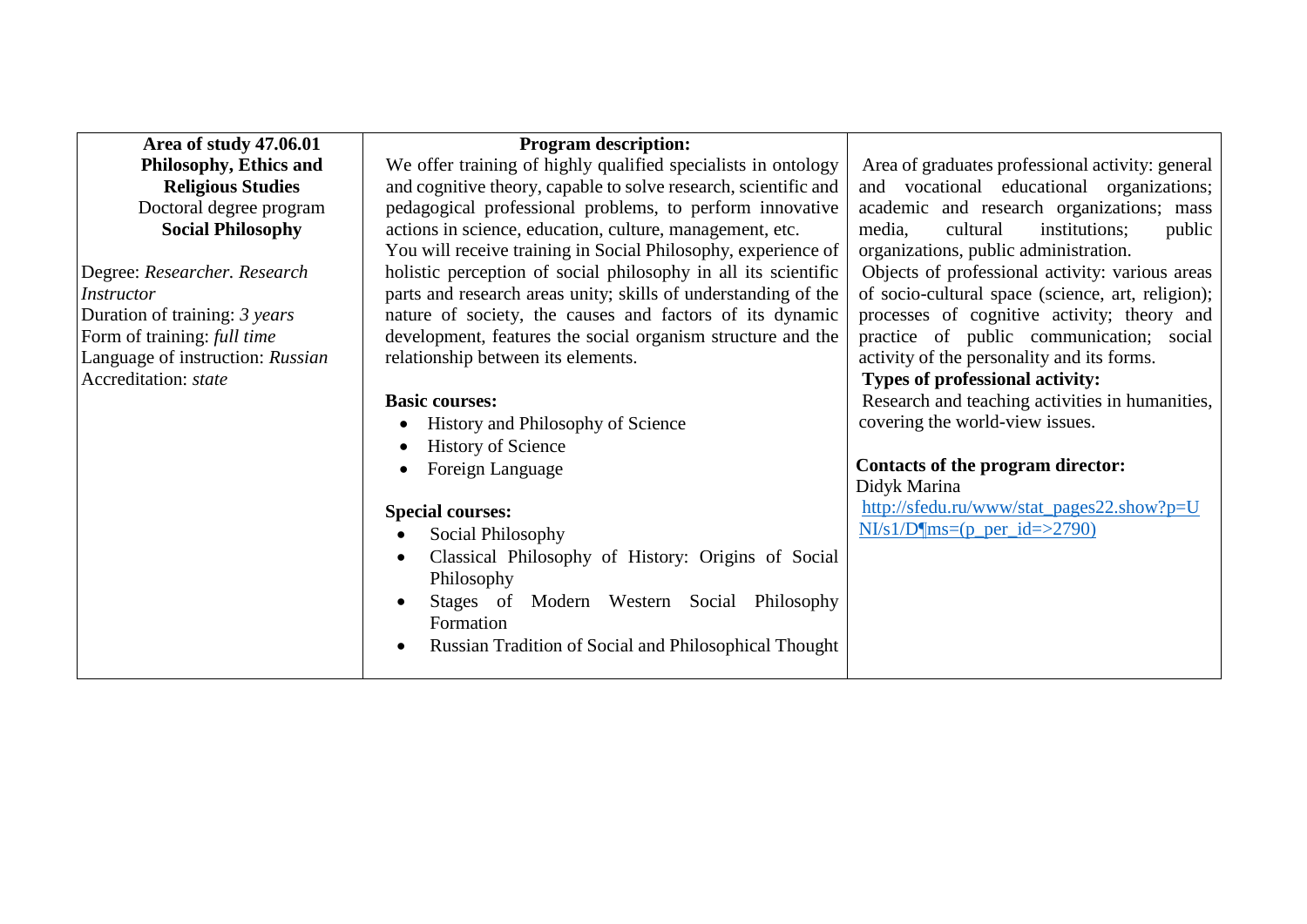| Area of study 47.06.01            | <b>Program description:</b>                                     |                                                   |
|-----------------------------------|-----------------------------------------------------------------|---------------------------------------------------|
| Philosophy, Ethics and            | We offer training of highly qualified specialists in ontology   | Area of graduates professional activity: general  |
| <b>Religious Studies</b>          | and cognitive theory, capable to solve research, scientific and | and vocational educational organizations;         |
| Doctoral degree program           | pedagogical professional problems, to perform innovative        | academic and research organizations; mass         |
| <b>Philosophy of Religion and</b> | actions in science, education, culture, management, etc.        | media,<br>cultural<br>institutions;<br>public     |
| <b>Religious Studies</b>          | You will receive training in Philosophy of Religion and         | organizations, public administration.             |
|                                   | Religious Studies; experience of new research methods           | Objects of professional activity: various areas   |
| Degree: Researcher. Research      | development and its application in independent research         | of socio-cultural space (science, art, religion); |
| Instructor                        | activities in philosophical and scientific study of religion;   | processes of cognitive activity; theory and       |
| Duration of training: 3 years     | skills of knowledge of research methodology in philosophical    | practice of public communication; social          |
| Form of training: full time       | and scientific studies of religion.                             | activity of the personality and its forms.        |
| Language of instruction: Russian  |                                                                 | Types of professional activity:                   |
| Accreditation: state              | <b>Basic courses:</b>                                           | Research and teaching activities in humanities,   |
|                                   | History and Philosophy of Science<br>$\bullet$                  | covering the world-view issues.                   |
|                                   | <b>History of Science</b><br>$\bullet$                          |                                                   |
|                                   | Foreign Language<br>$\bullet$                                   | Contacts of the program director:                 |
|                                   |                                                                 | Didyk Marina                                      |
|                                   | <b>Special courses:</b>                                         | http://sfedu.ru/www/stat_pages22.show?p=U         |
|                                   | Philosophy of Religion and Religious Studies                    | $N1/s1/D$ ms=(p per id=>2790)                     |
|                                   | Modern Western Philosophy of Religion<br>$\bullet$              |                                                   |
|                                   | Actual Problems of Sociology of Religion<br>$\bullet$           |                                                   |
|                                   | New Religious Movements and Oppositional Public                 |                                                   |
|                                   | Organizations                                                   |                                                   |
|                                   |                                                                 |                                                   |